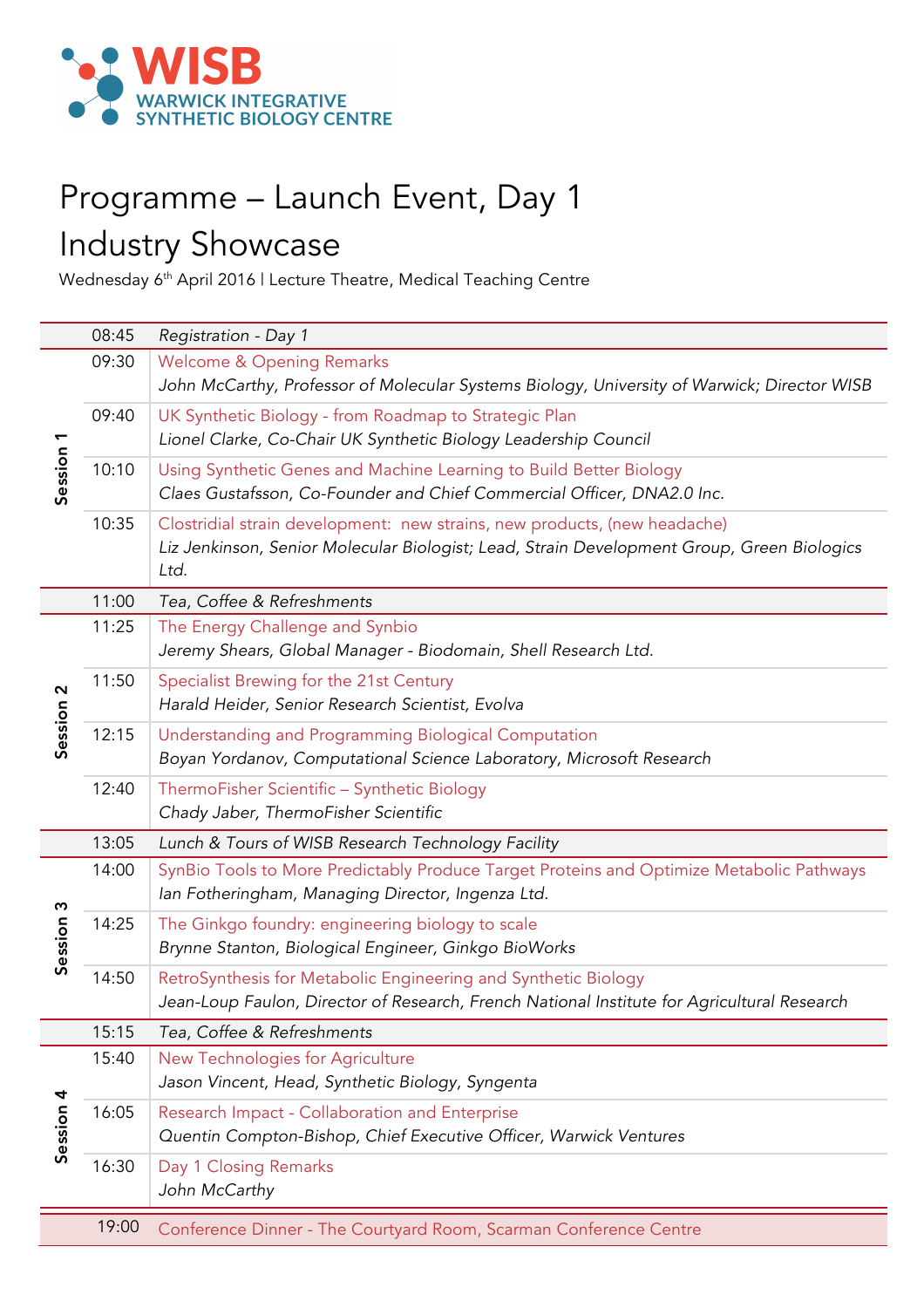

## Programme – Launch Event, Day 2 Academic Symposium – Morning Sessions

Thursday 7th April 2016 | Lecture Theatre, Medical Teaching Centre

|                                      | 08:30 | Registration (Day 2)                                                                                                                                                                                                                              |
|--------------------------------------|-------|---------------------------------------------------------------------------------------------------------------------------------------------------------------------------------------------------------------------------------------------------|
| (Sponsored by m2p-labs)<br>Session 1 | 09:00 | Welcome and Overview of WISB<br>John McCarthy, Professor of Molecular Systems Biology, University of Warwick; Director WISB                                                                                                                       |
|                                      | 09:25 | <b>Complex Natural Products from Synthetic Biology</b><br>Vincent Martin, Professor and Canada Research Chair in Microbial Genomics and<br>Engineering; Co-Director Centre for Applied Synthetic Biology, Concordia University                    |
|                                      | 10:05 | Engineering genomes with the help of alpha-rhizobia<br>Anke Becker, Head of Dept. for Comparative Genomics; Vice Director of the LOEWE-Center<br>for Synthetic Microbiology (SYNMIKRO); Professor of Microbiology, Philipps-University<br>Marburg |
|                                      | 10:30 | Tools for Predictive BioSystems Engineering<br>Declan Bates, Professor of Bioengineering, University of Warwick; Co-Director & Lead Theme<br>1 Research, WISB; Co-Director (Warwick), SynBio Centre for Doctoral Training (CDT)                   |
|                                      | 10:55 | Harnessing plant metabolic diversity<br>Anne Osbourn, Director, Norwich Research Park Industrial Biotechnology and Bioenergy<br>Alliance; Professor & Group Leader, John Innes Centre                                                             |
|                                      | 11:20 | Tea, Coffee & Refreshments                                                                                                                                                                                                                        |
| Session <sub>2</sub>                 | 11:45 | How bacteria remodel the flagellar motor to keep swimming<br>Judith Armitage, Professor of Molecular and Cellular Biochemistry; Director, Oxford Centre<br>for Integrative Systems Biology, University of Oxford                                  |
|                                      | 12:25 | Towards heterologous expression of refactored biosynthetic pathways<br>Greg Challis, Professor of Chemical Biology, University of Warwick; Lead Research Theme 2,<br><b>WISB</b>                                                                  |
|                                      | 12:50 | What gene expression noise tells us about the cell inside<br>Victor de Lorenzo, Professor of Research, Systems Biology Program, Centro Nacional de<br>Biotecnologia                                                                               |
|                                      | 13:25 | Lunch, Tours of WISB Research Technology Facility and Poster Viewing                                                                                                                                                                              |